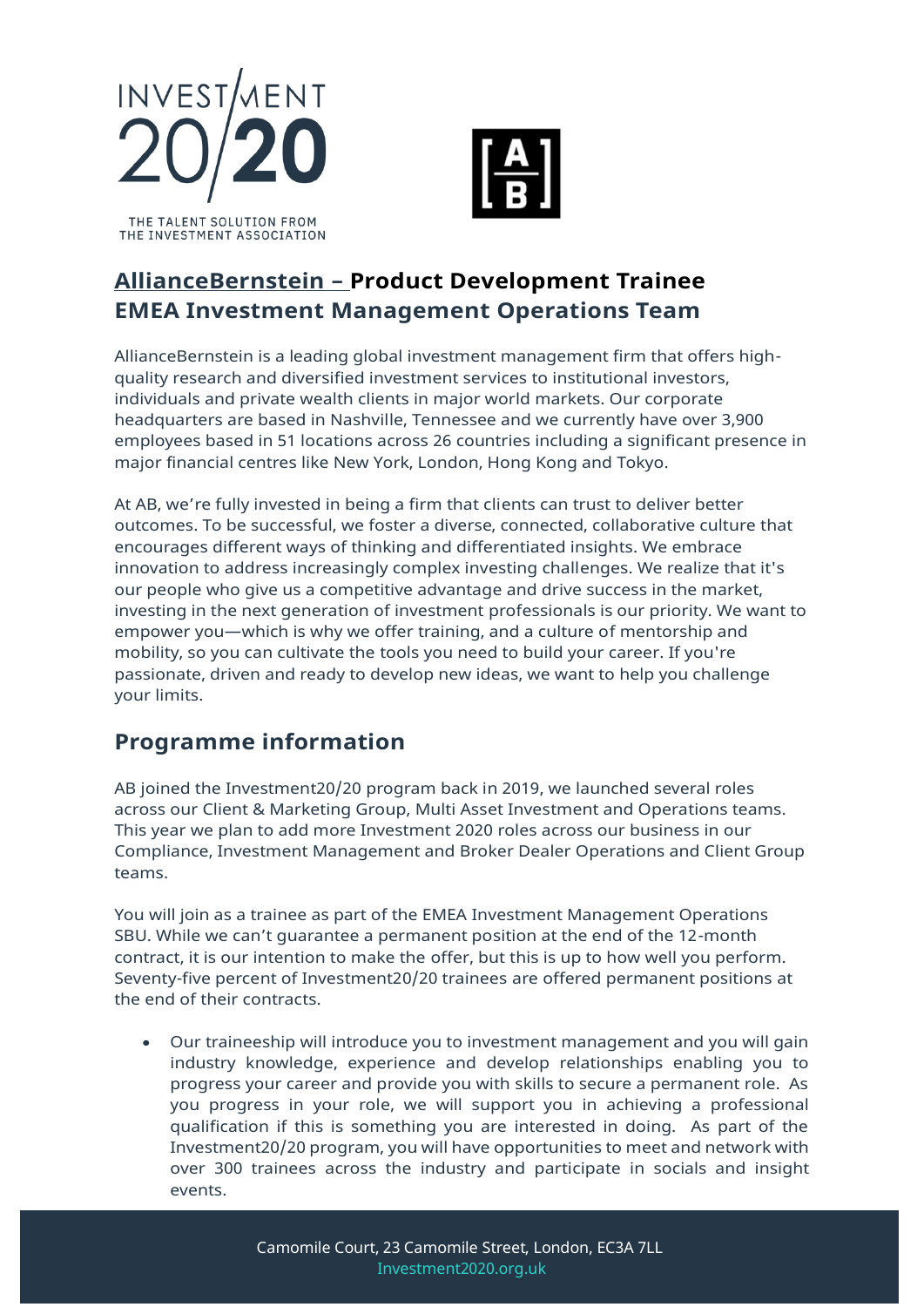

Our trainee program is a fixed term one-year contract paying £24,000 per annum. You will receive 25 days annual leave. You will also qualify for participation in our noncontributory pension scheme as well as being invited to join other company benefit schemes should you wish to do so. All roles are based in London.

For more information you can view this short video about [AB and Investment20/20](https://www.youtube.com/watch?v=7rHg1ntMLTY)  [programme](https://www.youtube.com/watch?v=7rHg1ntMLTY) and you can [Meet our Trainees.](https://www.youtube.com/watch?v=9HO7EgCcJqA)

## **Programme Summary**

This is a programme intended to give you a breadth of knowledge and experience within the business to enable you to make informed decisions about where you would like to develop your career.

#### **The Team**

This role sits within the Product Development team and the team is responsible for designing, developing and managing the firm's global line-up of investment services and products.

It is made of 3 team members in total and works with all areas of the client group, 2) across the global Product Strategy & Development team and 3) a vast part of the firm including investment teams, legal and compliance, global fund administration, operations, PMG, finance, treasury and risk.

This would be a great entry level role for someone looking for build a career in project management within financial services/investment management.

#### **Full training will be given. Responsibilities include, but not exclusively**

The Main function of this role is to maintain the data integrity of Product Development team. You will be trained to:

- Maintain data integrity in the Product Development team.
- Source information from internal and external teams (no prior knowledge required) and processing into report templates (Excel, PowerPoint, Word).
- Assist in development of timelines of internal projects.
- Assist in the development of PowerPoint presentations on fund structures for fund development initiatives
- Support and lead on one off research projects, where necessary.
- Additional responsibilities include: Tracking share class launches, prospectus filings and updating internal systems for distribution to relevant teams.